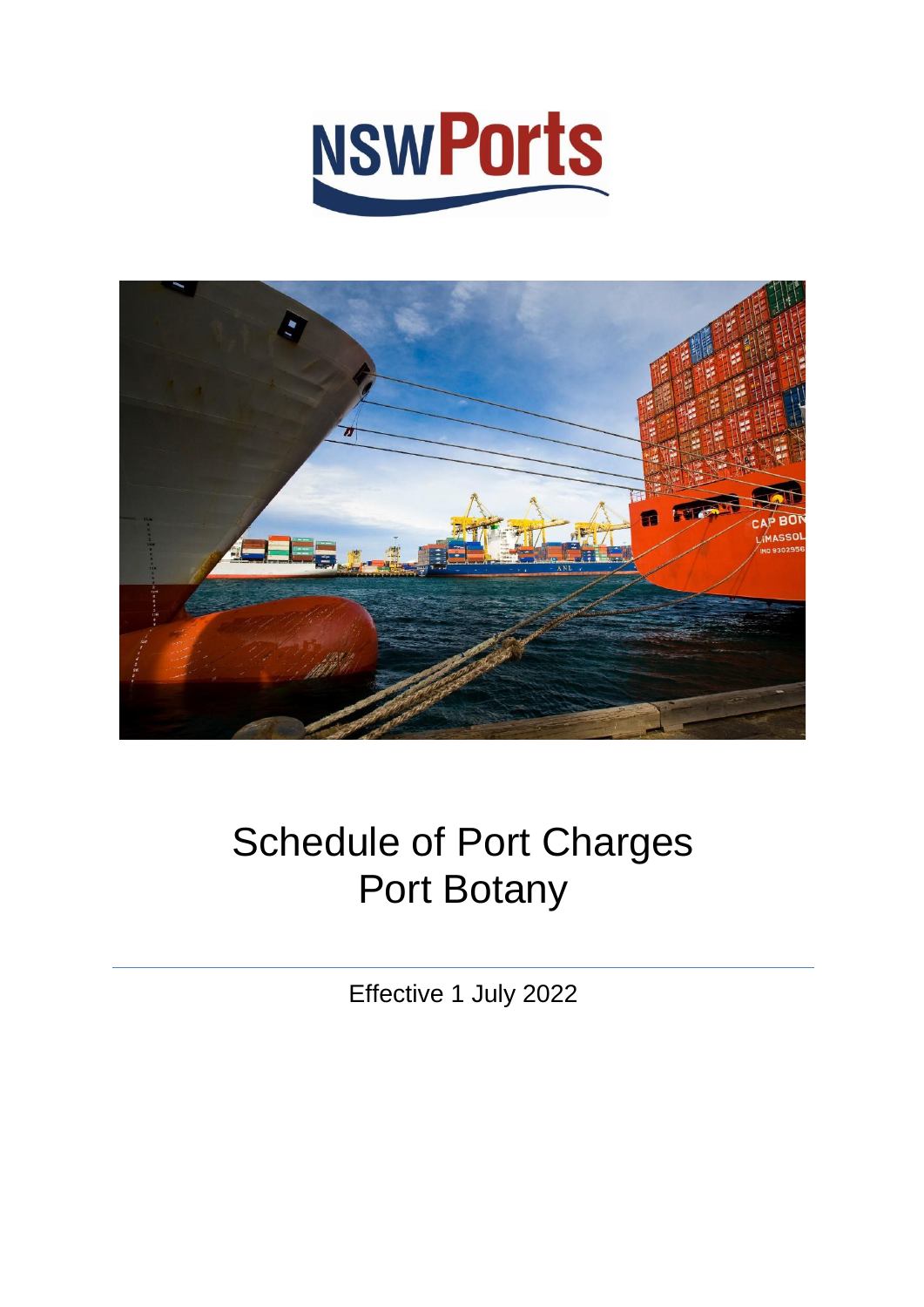

# **Schedule of Port Charges**

# **1. Wharfage Charge**

The Wharfage Charge is payable by the cargo owner, usually via the Customer (or via the Customer's shipping agent).

**Table 1** sets out the Wharfage Charges that apply to containerised cargo and cargo on platforms, which is charged per 'Twenty Foot Equivalent Unit' (**TEU**).

| Table 1 CONTAINERISED CARGO AND CARGO ON PLATFORMS              |                       |        |                       |  |  |
|-----------------------------------------------------------------|-----------------------|--------|-----------------------|--|--|
| <b>Description</b>                                              | \$/TEU<br>(excl. GST) | GST \$ | \$/TEU<br>(incl. GST) |  |  |
| Full container - Import (note1)                                 | 138.37                | 13.84  | 152.21                |  |  |
| Full container - Export (note1)                                 | 94.09                 | 9.41   | 103.50                |  |  |
| Full container - Transhipped* (inwards or outwards)             | 54.02                 | 5.40   | 59.42                 |  |  |
| Empty container - Export (note2)                                | 17.99                 | 1.80   | 19.79                 |  |  |
| Empty container - Import and Transhipped*                       | 14.39                 | 1.44   | 15.83                 |  |  |
| Empty platform (nested in 4 units or single) - Import or Export | 14.39                 | 1.44   | 15.83                 |  |  |

*Note 1 – An increase of \$3.08 (ex GST) was applied to full container wharfage rates on 1 July 2019 - specifically to fund stage 1 of the expansion of on-dock rail capacity at Port Botany.*

*Note 2 – The Empty container - Export rate is subject to adjustment based on load / discharge ratio under the Empty Container Incentive Scheme (ECIS), as detailed in the ECIS Fact Sheet published on the NSW Ports Website (version 1 July 2022)*

*\* Transhipped means cargo that is unloaded from one vessel and re-loaded onto another vessel in Port Botany within 14 days from the date of unloading.*

**Table 2** sets out the Wharfage Charges that apply to non-containerised cargo, which is charged per 'Revenue Tonne' (**RT**). A RT is the greater of mass or volume of the cargo measured in units of metric tonnes, cubic metres or kilolitres.

| <b>Table 2 NON-CONTAINERISED CARGO</b>   |                      |        |                      |
|------------------------------------------|----------------------|--------|----------------------|
| <b>Description</b>                       | \$/RT<br>(excl. GST) | GST \$ | \$/RT<br>(incl. GST) |
| Bulk liquids (bulk liquids berths 1 & 2) | 2.83                 | 0.28   | 3.11                 |
| General cargo - Import                   | 2.51                 | 0.25   | 2.76                 |
| General cargo - Export                   | 2.15                 | 0.22   | 2.37                 |

# **2. Site Occupation Charge**

**Table 3** sets out the Site Occupation Charge. This charge is a time-based charge for use of the bulk liquids berths 1 & 2. A Site Occupation Charge is calculated on and from the time a Vessel is alongside a berth or its cargo is on the berth, until the time of its departure. A minimum charge of one hour will apply for Vessels occupying a site for less than an hour. A Site Occupation Charge is payable by the Customer, or otherwise the relevant stevedore or occupier of the site.

| Table 3 SITE OCCUPATION CHARGE |                          |        |                        |
|--------------------------------|--------------------------|--------|------------------------|
| <b>Description</b>             | $$/$ hour<br>(excl. GST) | GST \$ | \$/hour<br>(incl. GST) |
| Bulk Liquid Berths 1 & 2       | 406.75                   | 40.68  | 447.43                 |

**Port Botany Operations Pty Limited as trustee for the Port Botany Unit Trust**